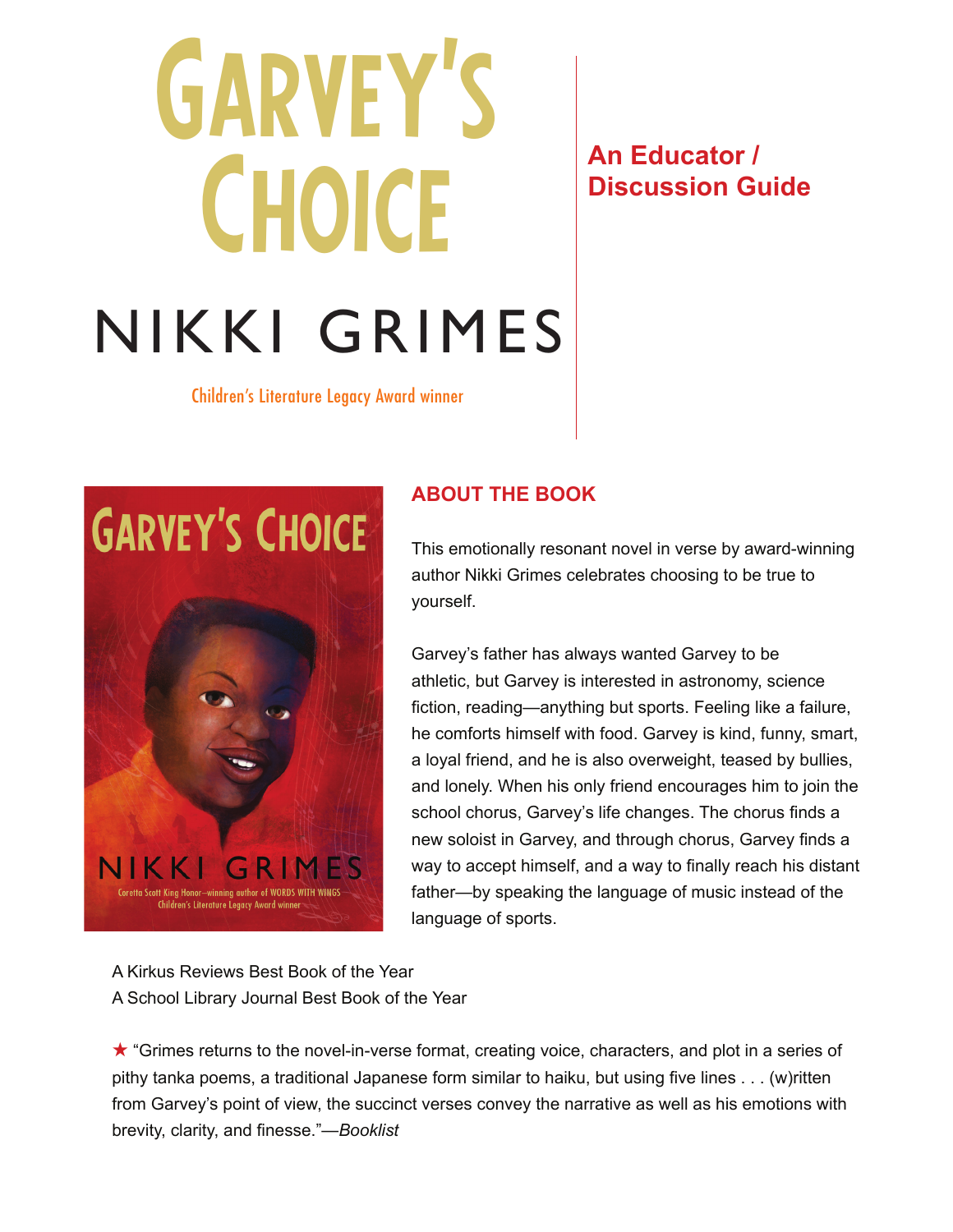★ "(A) sensitively written middle grade novel in verse. . . (readers) will fall hard for Garvey, a tender, sincere boy who dislikes athletics. Grimes writes about adolescent friendships in a way that feels deeply human. A short, sweet, satisfying novel in verse that educators and readers alike will love."—*School Library Journal*

★ "This compassionate, courageous, and hopeful novel explores the constraints placed on black male identity and the corresponding pains and struggles that follow when a young black boy must confront these realities both at home and in school . . . delivers a sincere, authentic story of resilience and finding one's voice."—*Kirkus Reviews*

5 x 7 3/8 • Ages 8–12 • Grades 3–7 • 978-1-63592-511-1 • \$9.99 U.S./\$13.99 CAN (PB) • 978-1-62979-740-3 • \$16.99 US/\$22.99 CAN (TR) • 978-1-62979-747-2 (eBook)

# **PRE-READING:**

#### **SETTING THE STAGE**

Before sharing this book, talk about how we all struggle with other people's expectations of us. Sometimes it's the expectations of family members and sometimes it is friends or teachers or others who have opinions about who we are and how we should act. Talk about how this book offers a look at one boy's struggle with the expectations of his father through the lens of poetry, with each page being a tanka poem, some just one stanza and others consisting of several stanzas. Challenge them to consider each character's point of view as Garvey tells his story through poems.

#### **CHARACTERS, NAMES AND NICKNAMES**

As students read or listen to this verse novel, encourage them to visualize each of the main characters and talk about what they look like and how they talk and act. Work together to draw character sketches or find magazine or web-based images that look like how they envision each of these characters:

**Garvey** Dad Mom Angela/Angie (Garvey's big sister) Joe (Garvey's friend) Emmanuel/Manny (Garvey's new friend) Chorus teacher

Names, nicknames, and name-calling are an important part of this story. To begin, Garvey is named after the historic personage Marcus Garvey, as indicated in "Rhymes with Harvey" (p. 9). Challenge students to research who Marcus Garvey is and why Garvey might be named after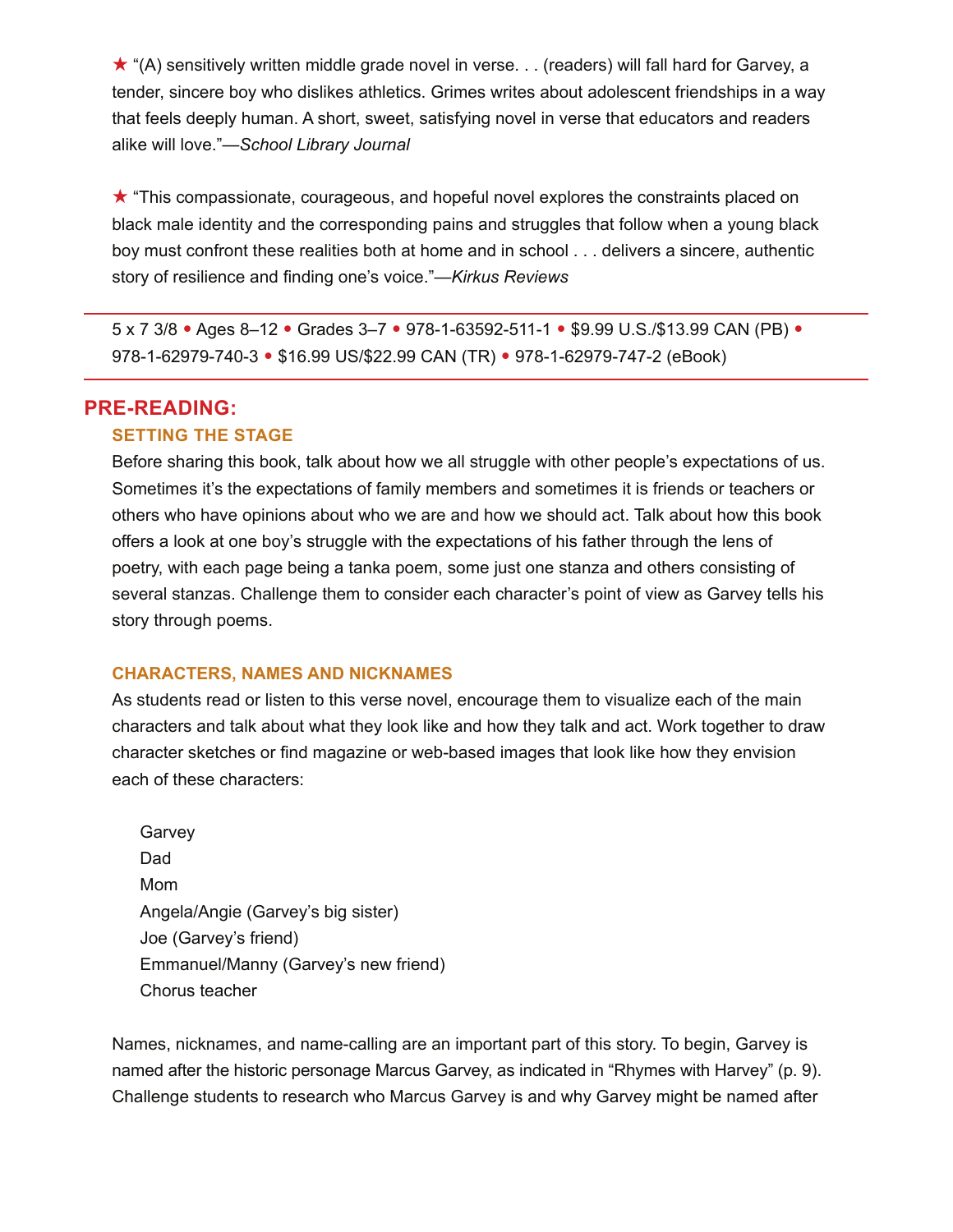him. Challenge students to find out the derivation or story behind their own names or nicknames. Possible sources for examining naming derivations and trends include:

BabyNames.com Parents.com/baby-names/ Babble.com/baby-names/

#### **NICKNAMES AND NAME-CALLING**

Next, talk with students about how nicknames can be endearing or insulting, depending on the context. Garvey endures many insulting nicknames because of his larger size (e.g., "fatso," "lard butt," Mister Tubs," "Two Ton," "Sweet Chunk," "Chocolate Chunk," "A-Round," "little piggy"). Even his big sister calls him names that she thinks are funny, but slowly Garvey reveals that they're hurtful to him. Challenge students to consider how they address one another and how they might handle things when they are called something they do NOT like to be called. Grimes provides guidance for young people about this in these poems:

"Advice" (p. 66) with the lines:

"Choose the name you answer to. / No one can do that but you."

"His Words" (p. 67) with the lines: ". . . ignore / the kids who don't know my name"

"The Change Bell (p. 84) with the lines: "I choose what words to let in"

"Good Company" (p. 86) with the lines: "My mom says, / 'Shine your light, no one will care / what size candle holds the flame.'

# **FATHERS AND SONS**

One of the major conflicts in Garvey's story is his conflict with this father about the expectations his dad has for him, particularly regarding participating in organized sports and his concerns about Garvey's weight. Invite students to trace the evolving relationship of father and son through the poems in the book. Challenge them to find a poem that shows the initial tension between them, the dawning of understanding, emerging details of things Garvey and his dad might have in common, and the final conclusion of their mutual interest in music. Possible examples include:

"Origami" (p. 2) "Angie" (p. 3) "Mom Speaks" (p. 7) "Late-Night Snack" (p. 36) "Secret" (p. 40) "New Fan" (p. 93) "Turn Around" (p. 101) "The Talk" (p. 104)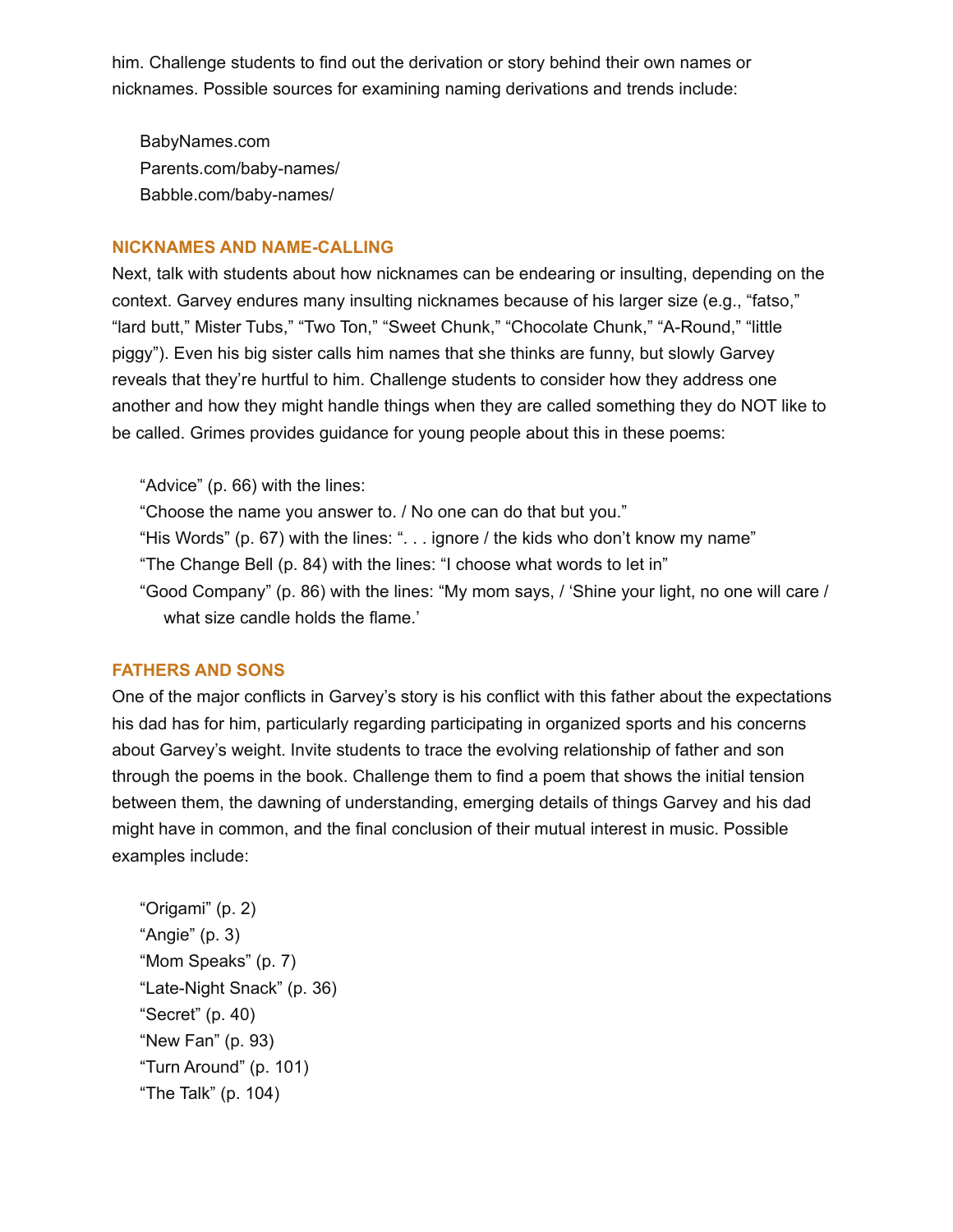# **READING ALOUD**

Talk about how the poet uses titles for each poem setting the stage for each page of the story. If you only read the titles of the poems (and not the poems themselves), what do you surmise about the story (before or after reading the book)? Try it. Read the book aloud as a group with the titles ONLY by passing the book around the class. How do the titles alone set the stage or move the story along?

# **DISCUSSION QUESTIONS**

As students read or listen to *Garvey's Choice*, invite them to consider the relationships, conflicts, and surprises in the story. Ask open-ended questions that motivate them to dig deep and challenge them to find poems or passages that support their opinions or analysis. Possible discussion questions include:

How do Garvey and Joe (and Manny) keep their friendship strong?

How do Garvey's friends help him see himself in different ways? Grimes writes, "Do friends make better mirrors?" (p. 14). How might that be true?

Why is "Garvey's Choice" on page 54 the titular poem? What is so important about this poem?

Why is music and singing so important to Garvey?

How does Garvey handle the tension with his father?

What can you do when a good friend is being called names or being bullied?

How does your family shape what you're like? How do your friends shape what you're like?

How is that the same or different?

How can kids show courage?

What can young people teach adults?

Encourage students to cite lines or examples from the poems in this novel in verse to support their responses.

# **READERS' THEATER**

Another distinctive feature of this book is the use of dialogue indicated by quotation marks when someone is speaking within the poems. This creates the sense that characters are speaking to one another in the poem which can be very effective when read aloud. Try readers'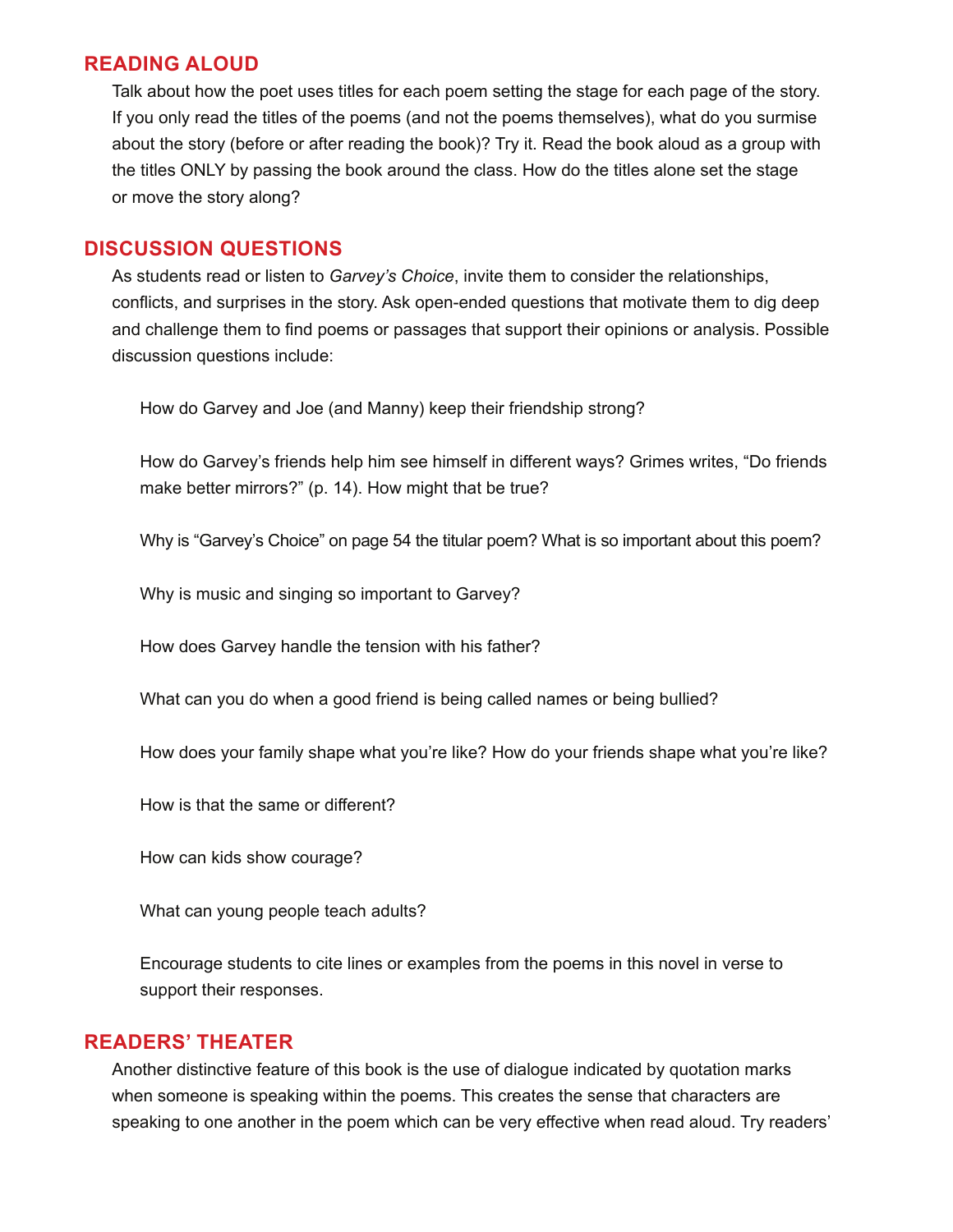theater performance, so that students can get a sense of the characters' voices. Select poems with two parts: plain text and dialogue within quotation marks for two volunteers or two groups to read aloud in turn. Then talk about how that helps us understand the poem and the points of view better. Here are poems with dialogue that particularly lend themselves to readers theater performance:

"Mom Speaks" p.7 "Knock, Knock" p. 15 "Phone Call" p. 19 "Saturday Play" p. 21 "Secret" p. 40 "Limits" p. 42 "Photo Album" p. 44 "Morning Classes" p. 46 "Turtle" p. 50 "Garvey's Choice" p. 54 "Pact" p. 56 "Pink Eyes" p. 58 "Emmanuel" p. 59 "Saturday Catch-Up" p. 60 "It's Manny, Now" p. 61 "Careful, Now" p. 63 "Eliana" p. 64 "Advice" p. 66 "Name Game" p. 69 "High School Half Day" p. 77 "Preparation" p. 82 "Good Company" p. 86 "Compliments" p. 94 "Turn Around" p. 101 "First Contact" p. 103 "The Talk" p. 104

Use recording app to tape the choral reading of your favorite poems. Share your recording during morning announcements or at a parent meeting just for fun.

# **WORDS OF WISDOM**

Garvey is happy to have a very good friend in Joe and makes a new friend (Manny) in the story, too. Encourage students to identify poems that communicate the value of friendship and show these friends in action. Talk about why friends are important in life and how true friends accept us as we are, as well as help us be our best selves. Conversely, Garvey truly struggles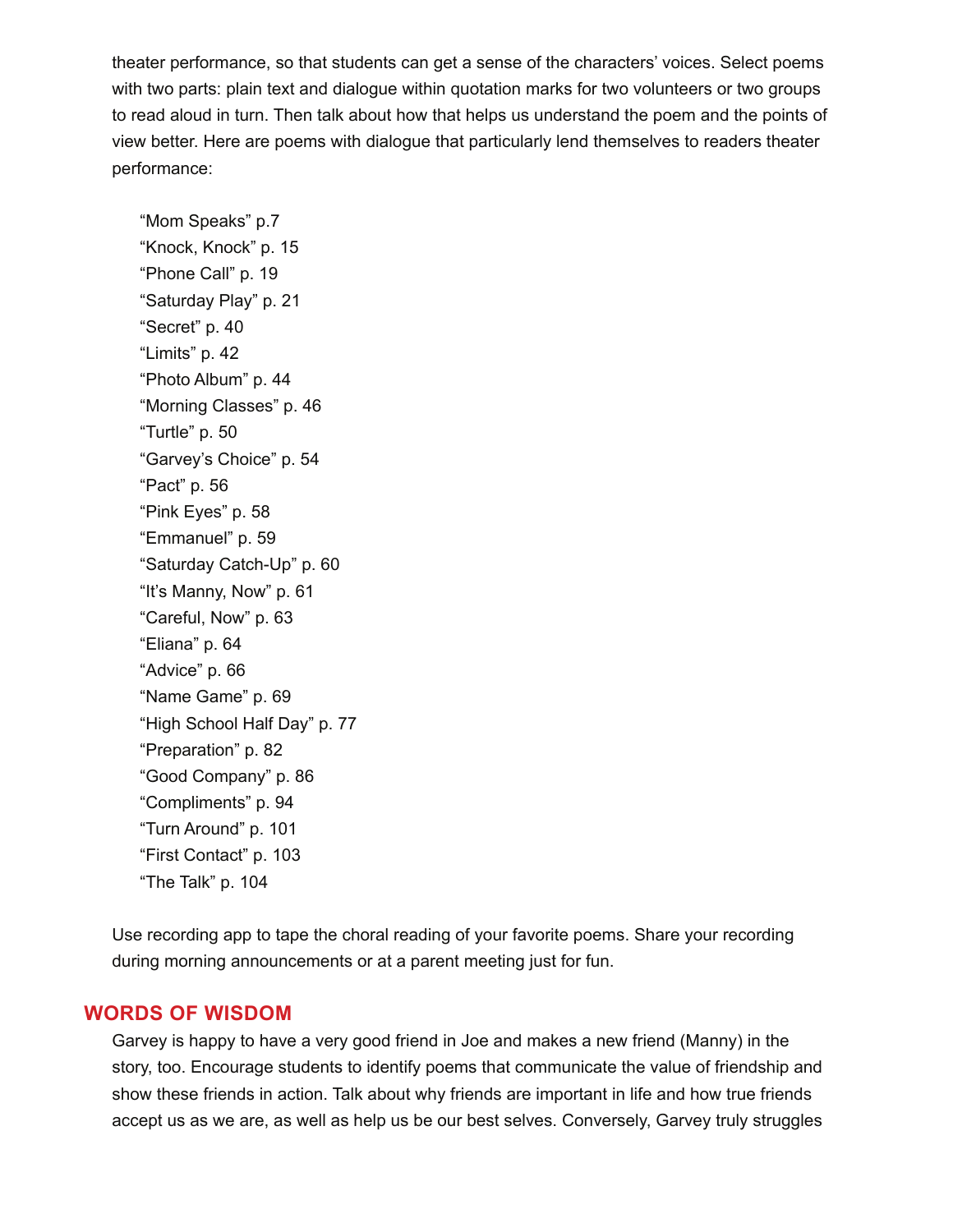with body image issues and is unhappy about being overweight and teased about it too. It's his friends who help him make peace with who he is and discover new talents (singing) that help him blossom. Several characters offer Garvey advice along the way. Challenge students to identify a key line, phrase, or passage that is pivotal to the story or meaningful to them and talk about why. Possible examples include:

"This is me. Get over it." (p. 58) "Do friends make better mirrors?" (p. 14) "pay attention / to the kid in my own eyes" (p. 74) "I choose what words to let in" (p. 84) ". . . ignore / the kids who don't know my name" (p. 67) "'Shine your light, no one will care / what size candle holds the flame.'" (p. 86) "the perfect size is happy" (p. 99)

Encourage students to choose their favorite line as a personal motto and then create simple band bracelets or make a button and write their mottos on them.

# **POEM FORM: TANKA**

Grimes uses the tanka form of poetry for every poem in this book. Share the author's note about the tanka on page 107 and talk about the components of this form: the five lines, designated syllables for each line, communicating mood and story. Use one sample poem such as "Summer Lost and Found" (p. 4) to identify all the components. In addition, Grimes incorporates rhyme in some of the poems, but others have no rhyme. Create a simple table with two columns and challenge students to find 5 examples of each: tanka with rhyme and tanka without rhyme. Grimes even employs internal rhyme with rhyming words within the same line. See if students can find one example of internal rhyme! Then, after reading and discussing the form of the tanka poem and examining many examples, encourage them to try writing their own five-line tanka poem following the syllable count that Grimes uses. Encourage them to share their poems too.

# **CONNECTIONS ACROSS THE CURRICULUM**

# **MUSIC**

Music is a very important part of *Garvey's Choice* and Grimes weaves several references to songs and music throughout this novel in verse, with a particular emphasis on the music of the singer Luther Vandross and also Natasha Bedingfield. Work with students to learn more about the music and lives of these musicians including checking their individual websites that include some audio tracks:

luthervandross.com natashabedingfield.com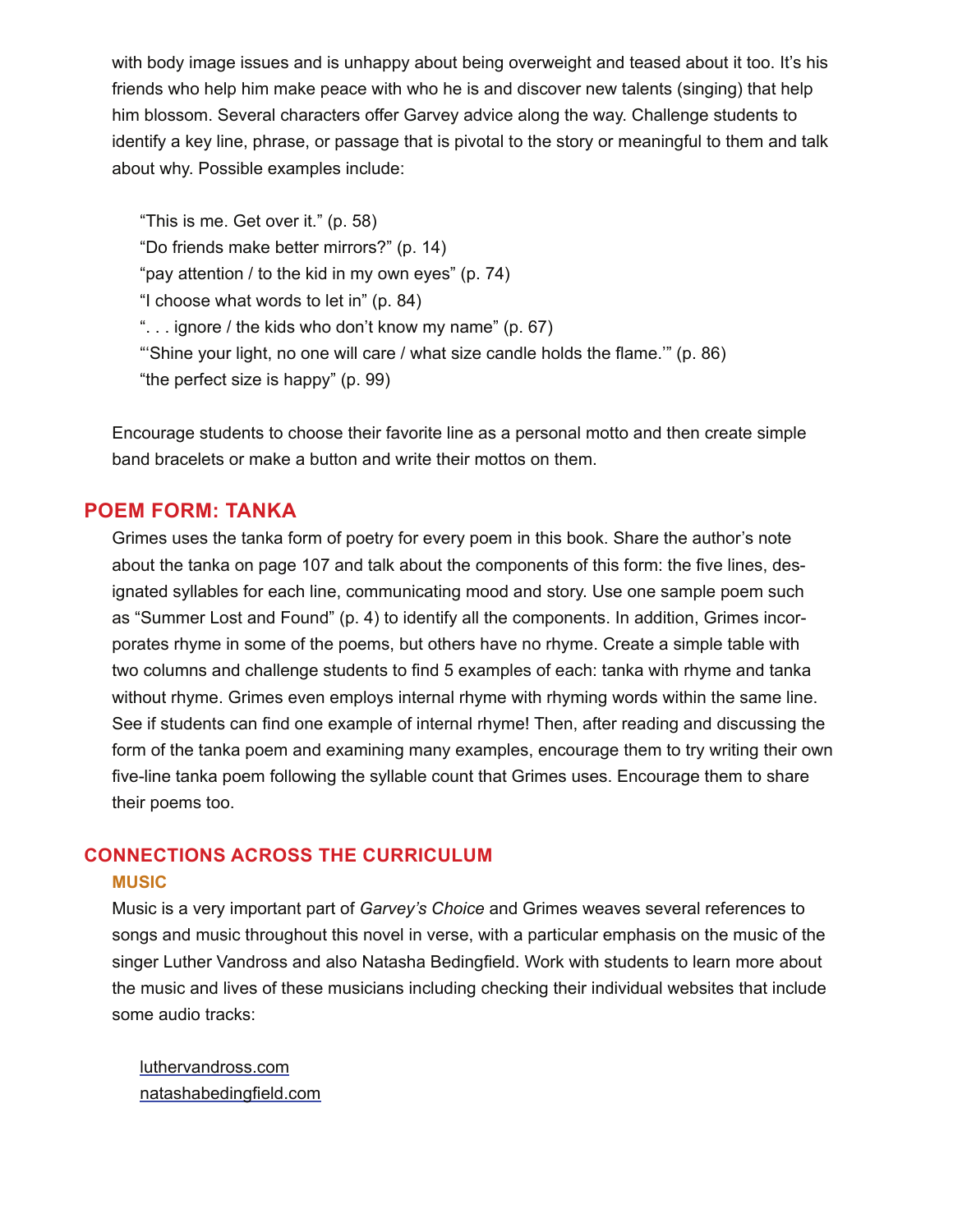Why might Grimes have singled out these two singers for Garvey's story? Why is their music important to Garvey?

Garvey's interest in music comes to the forefront and he finds his voice when he steps up and joins the school chorus and even performs a solo. Talk about how singing helps him begin to gain confidence and helps him connect with his father. Identify poems or excerpts that focus on music and singing such as:

"Who knew music could be work?" (p. 83) "Live inside the song" (p. 89) "I used to sing in a band" (p. 104)

# **SCIENCE**

From the beginning, we see that Garvey loves astronomy, space, and science fiction. Invite your science fans to identify the poems or poem lines with a science or space focus. This might include "Stars" (p. 5), "Me and Joe" (p. 16), and "Word Web" (p. 81), among many others, as well as references to the television show, "Star Trek" and the classic science fiction novel, *Have Space Suit—Will Travel* by Robert Heinlein. Encourage your science-loving students to share their own favorite books, games, programs, and science interests. Is it surprising that a person who loves science would also love music? Why or why not? Talk about how each of us can have many interests and talents.

# **SPORTS, GAMES, AND HOBBIES**

One of the conflicts in this story is Garvey's lack of interest in participating in organized sports like football or basketball, despite his father's desire that he do so. Which poems depict this struggle? However, Garvey does enjoy the game of chess and plays it with his friend Joe and does do some running with Joe, too. Brainstorm with students the sports, games, and hobbies that interest them and make a class list of their current activities. Which have they tried and abandoned? Which would they like to try, but haven't yet? Talk about how these kinds of activities can be a fun outlet outside of school, provide physical and mental exercise, and offer opportunities to participate in team activities and competitions.

# **COOKING, FOOD, AND COOKBOOKS**

Garvey makes a new friend, Emmanuel or Manny, who loves food and cooking and wants to be a chef when he grows up (despite his father's resistance). Invite students to create a list of the many foods included in the poems and talk about which ones they have tried and which ones they have not yet tried. If possible, bring a cookbook for young people, like *Cool Kids Cook: Fresh & Fit* by Eliana (cited in the poems) and watch an excerpt or episode of the television program, MasterChef Junior (also cited in the poems) and talk about how kids can cook (with supervision) and try new foods too. For books that combine poetry and cooking, look for Jorge